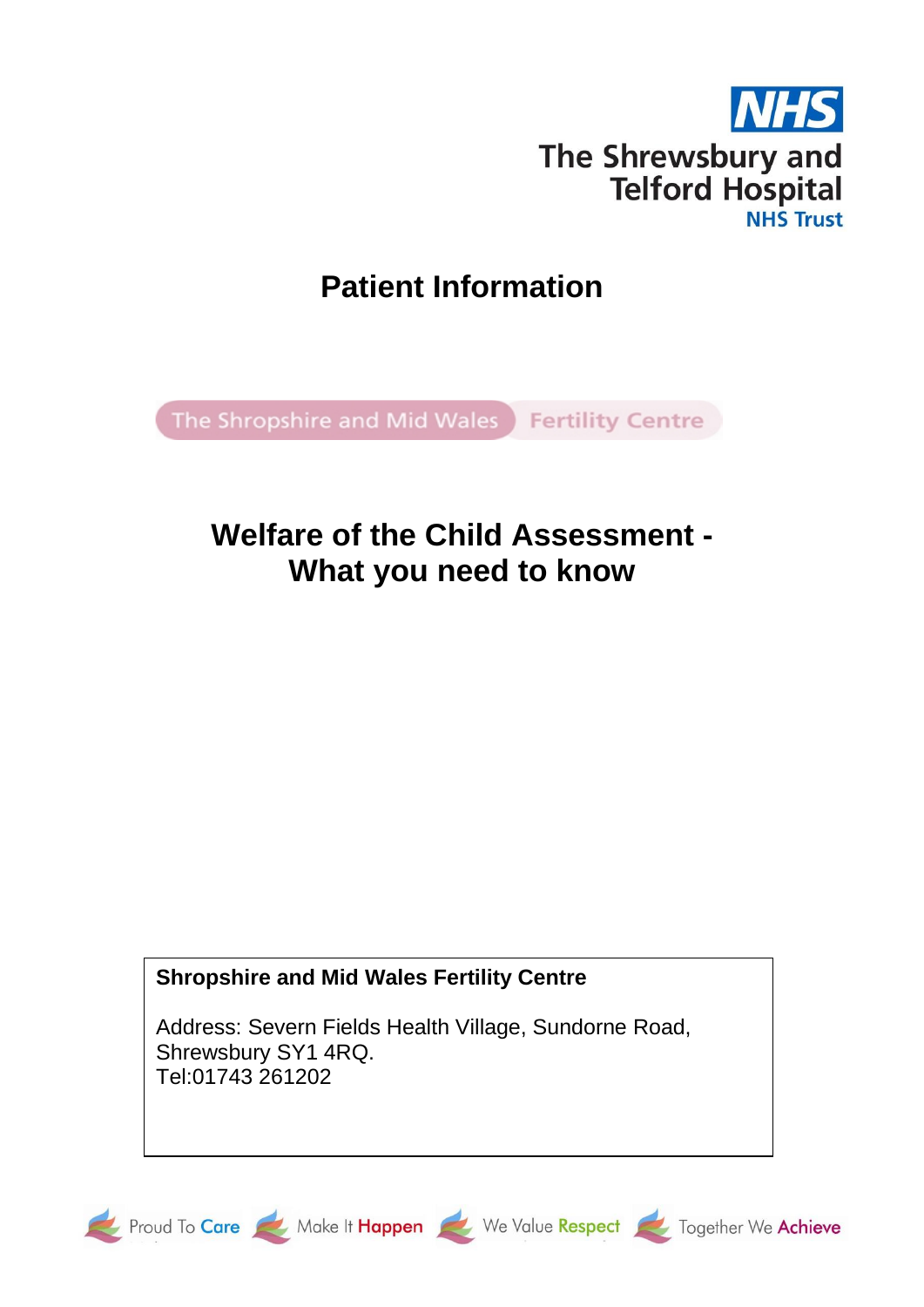#### **Introduction**

During your first appointment at the fertility clinic, the nurse will ask you a number of questions about your medical history. She will also ask you questions relating to your home life, either in person or by asking you to complete a questionnaire. These questions are part of an assessment, known as the **welfare of the child assessment (WOC)**, which clinics are required to perform in order to know whether any child born of following fertility treatment is likely to face serious medical, physical or psychological harm. You will also be asked questions at your medical appointment(s).

#### **Why do clinics ask these questions?**

Fertility clinics offering treatments such as In Vitro Fertilisation (IVF), Intracytoplasmic sperm injection (ICSI) and egg or sperm donations have a legal requirement to consider the welfare of any child who may be born as a result of fertility treatment. Our regulator is the Human Fertilisation and Embryology Authority (HFEA) and it is their responsibility to provide clinics with guidelines on how to comply with this legal requirement. These guidelines were last updated in January 2019.

#### **What are the criteria for making the assessment?**

The HFEA's updated guidelines now mean that there is a presumption to provide treatment, unless there is evidence that the child is likely to experience serious harm. This means that most patients, whose circumstances raise no concerns at all, are able to proceed with treatment with the minimum of delay. However, it also means that where, in a very small number of cases, where there are serious concerns about a prospective child's welfare, treatment may not be provided. The department may have to investigate if they are unsure whether there are any Welfare of the Child issues (e.g. in cases of previous or current mental illness), but following these investigations most patients/couples are able to be treated.

#### **What kind of information is the clinic looking for?**

We will ask you questions relating to the following issues:

- Previous convictions related to harming children
- Contact with social services over the care of any existing children
- Serious violence or unrest within the family
- Serious drug or alcohol abuse
- Serious mental or physical conditions and the risk to the child of a serious medical condition
- Other similar issues which may give cause for concern

#### **Will all patients undergo an assessment?**

All women and their partners (if applicable) having any treatment at a clinic licensed by the HFEA, must undergo a welfare of the child assessment. The assessment process is the same for anyone having fertility treatment.

#### **How will the information be collected?**

We will collect information from you before you are accepted for treatment. The answers that you provide will be recorded in your fertility notes with will be held securely and in confidence.

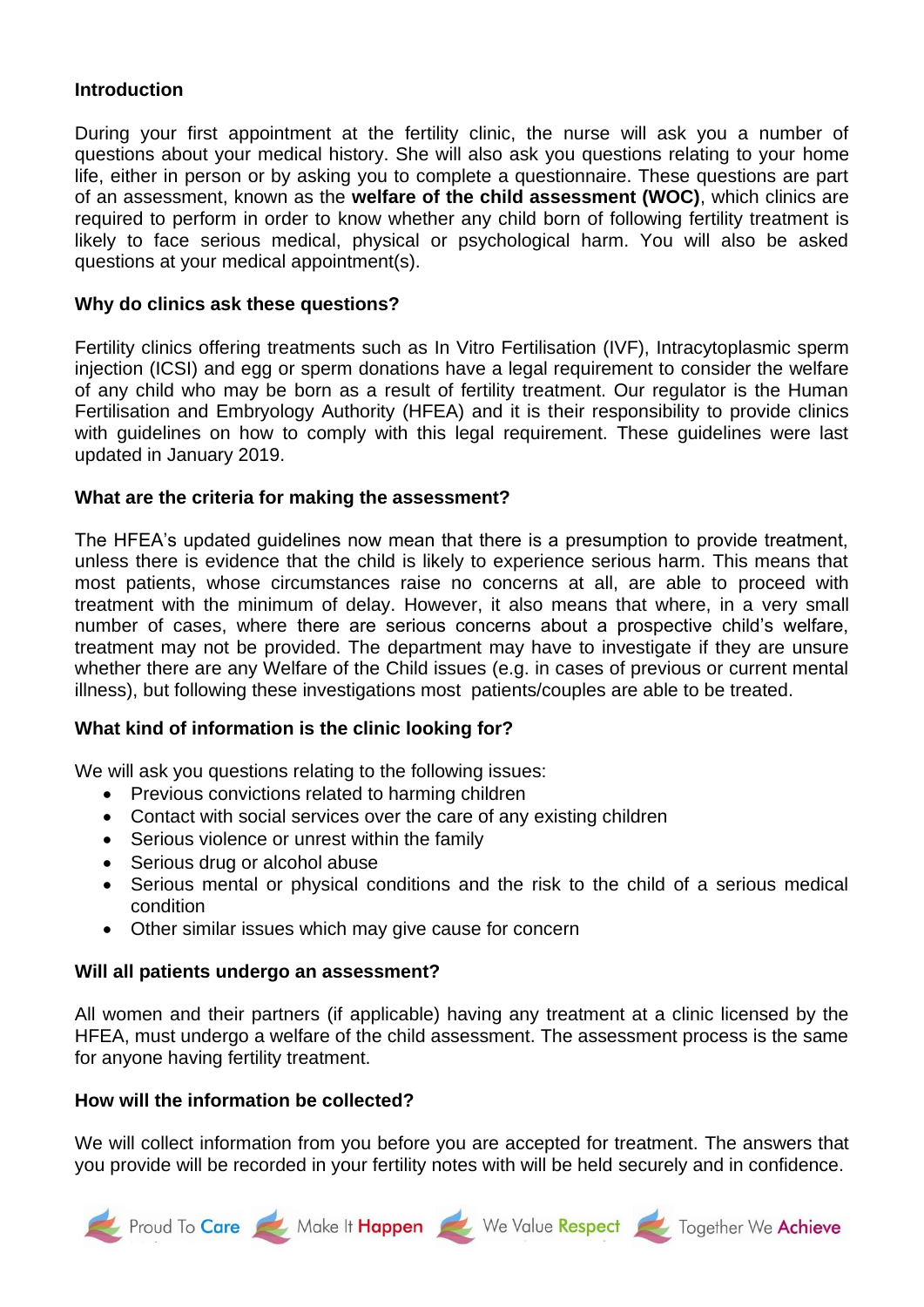## **If I answer yes to the questions asked, will I still be considered for treatment?**

Each case is decided on an individual basis and patients' circumstances are given fair consideration. Some information provided by you might prompt the clinic to seek further information, but this doesn't necessarily mean that you will be turned down for treatment. It is important to give honest answers to the questions asked and to be helpful if further information is needed.

#### **Will the clinic need to ask for information from anyone other than me and my partner?**

Most of the time, the clinic will be satisfied with the information that you provide. Sometimes we might need to speak to your GP, a relevant medical specialist, counsellor or another relevant professional; such as a probation officer. If the clinic does wish to contact such a person we will ask you and seek your permission. The clinic may also ask you to see the fertility counsellor and ask their opinion on the case.

# **What if I don't want to consent to the clinic contacting my GP or other professional?**

You don't have to give your permission, but the clinic will consider this when they make a decision on whether or not to provide treatment. If you have a good reason why you don't want a particular person to be contacted please let us know.

#### **Will I need another assessment?**

We will repeat a 'welfare of the child assessment' if:

- It has been two years or more since your last contact with the clinic
- You have changed partner
- You have had a child or there has been a change in your circumstances.

This is necessary because such changes in your circumstances may mean that new information needs to be taken into consideration.

#### **Who will make the final decision about whether or not I get treatment?**

The clinic gives approval for treatment to start once it is satisfied that your prospective child is unlikely to suffer serious harm. If there is any need for further information your case will be discussed in confidence with other members of staff at the clinic or occasionally and ethics committee. The person who is named on the clinic's HFEA licence (known as the person responsible) is ultimately responsible for the decision about whether or not to provide treatment.

#### **Will the assessment process delay my treatment starting?**

For most patients, the assessment process will be quick and straightforward. In some cases, however, more information and discussion may be needed and this may include contacting other health or social care professionals. This can delay the start of treatment, though we will try to resolve matters with you as quickly as possible.





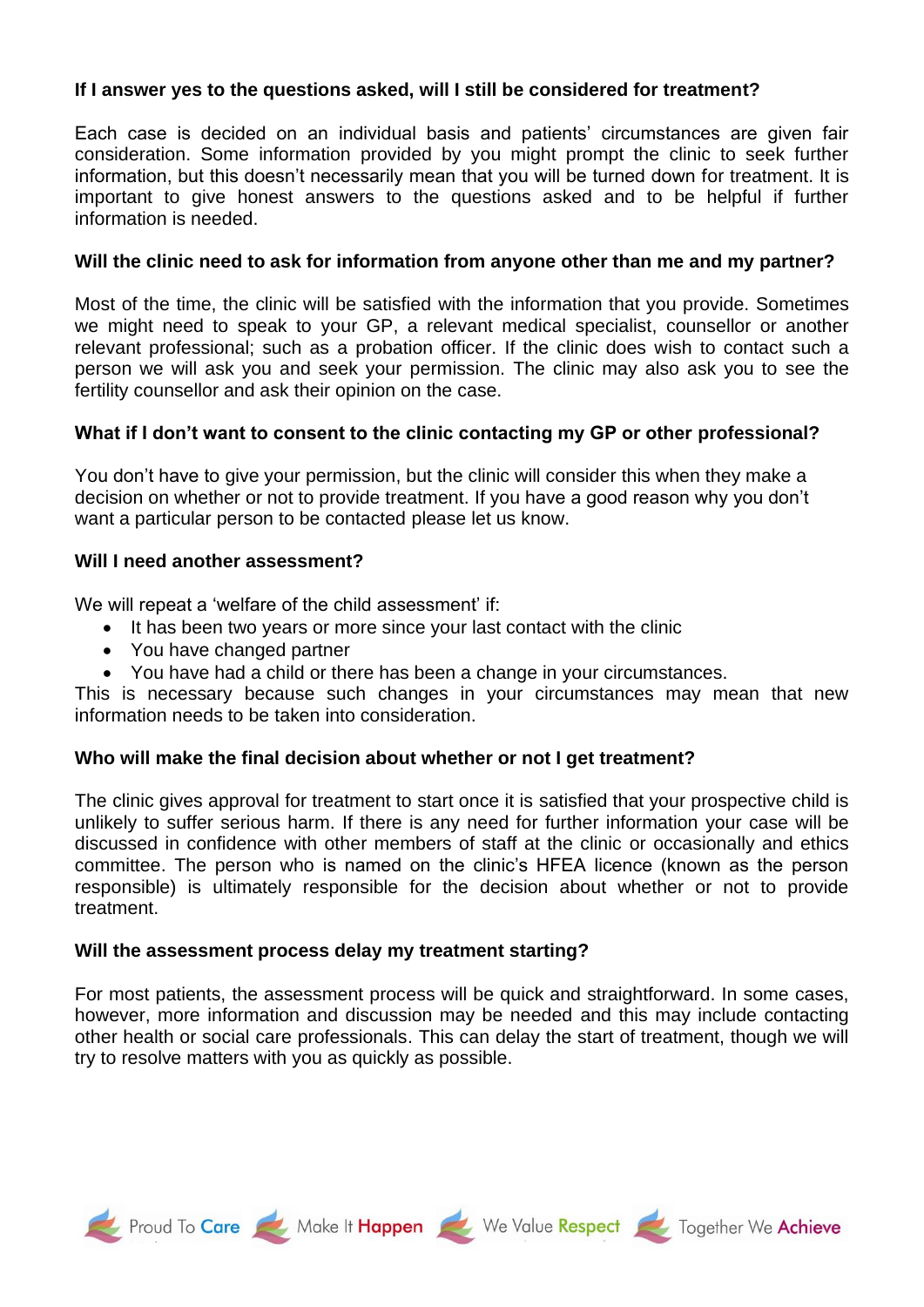# **If I am turned down for treatment, what right to appeal do I have?**

If the clinic decides to refuse treatment as a result of the assessment, you will be given the following information:

- Why you were refused treatment and, where appropriate, any circumstances which may cause the clinic to reconsider.
- What other options are available to you.
- What counselling services are available to you.

If you feel that you have been unfairly treated or the clinic has failed to consider information that you think is relevant, the first step to take is to appeal to your clinic to reconsider the decision. If you feel that the clinic had failed to comply with HFEA guidelines when making their decision, you should contact the HFEA to make a complaint.

# **Find out more**

For more information on how to make a complaint, go to: https://www.hfea.gov.uk/contact-us/making-a-complaint-about-a-fertility-clinic/

Human Fertilisation and Embryology Act:

[www.opsi.gov.uk/acts/acts1990/Ukpga\\_19900037\\_en\\_l.htm](http://www.opsi.gov.uk/acts/acts1990/Ukpga_19900037_en_l.htm)

HFEA Code of Practice: https://portal.hfea.gov.uk/media/1527/2019-12-16-code-of-practice-9th-edition-december-2019.pdf

Contact details for the HFEA can be found on their website: [www.hfea.gov.uk](http://www.hfea.gov.uk/) or telephone 020 7291 8200

# **Contact details for more information**

# **Useful telephone numbers**

Fertility nursing team **01743 261202** or call the hospital switchboard on **01743 261000** and ask to be put through to the Fertility unit. Please note the department accepts calls from 9am to 5pm Monday to Friday.**Further information is available from;**

# **Patient Advice and Liaison Service (PALS)**

We act on your behalf when handling patient and family concerns, liaising with staff, managers and where appropriate, relevant organisations to negotiate immediate or prompt solutions. We can also help you get support from other local or national agencies.

Royal Shrewsbury Hospital, Tel: 0800 783 0057 or 01743 261691

Princess Royal Hospital, Tel: 01952 282888